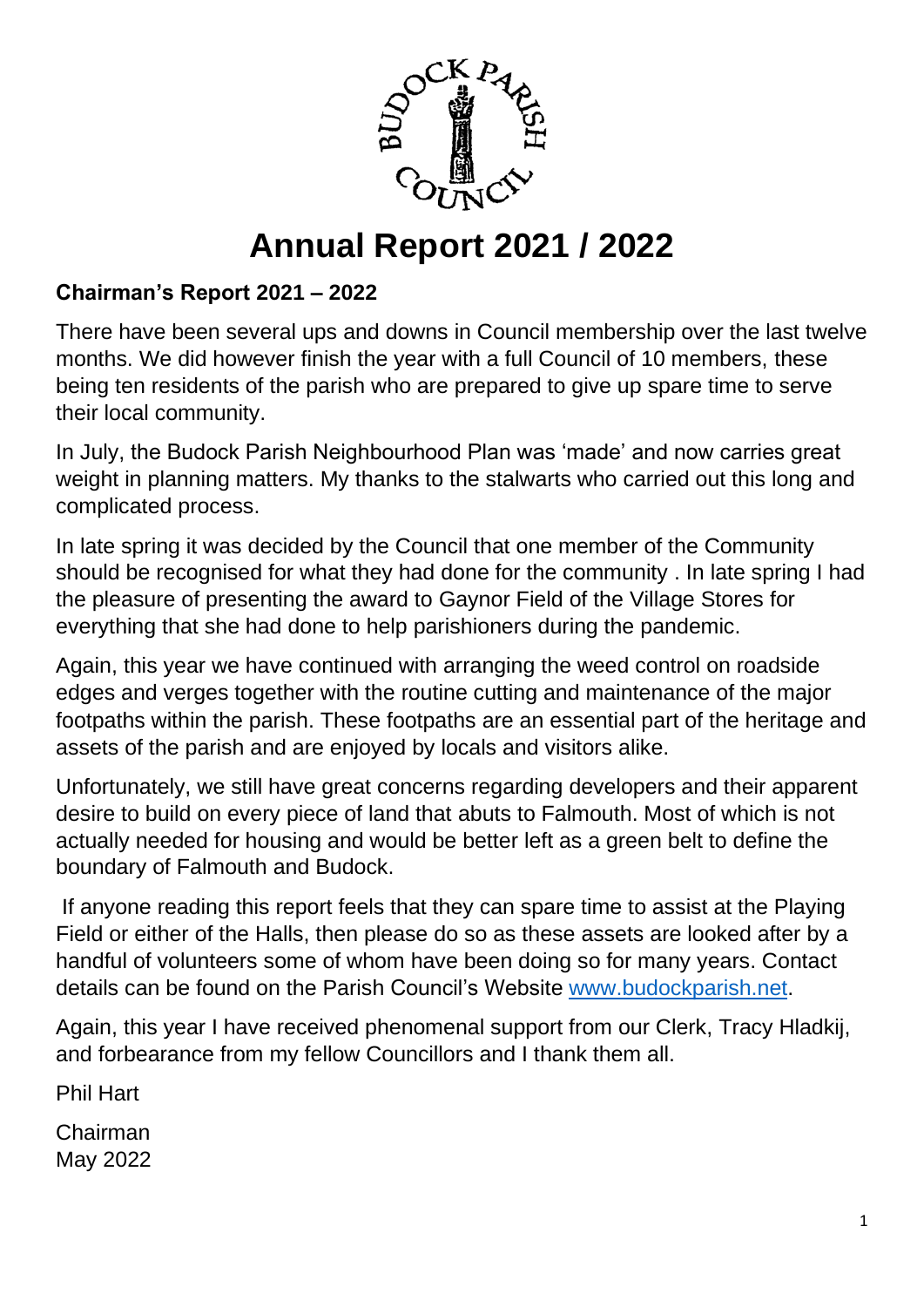# **Budock Parish Council**

## **Members of the Council 2021 / 22: Clerk:** Miss Tracy Hladkij

Cllr Phil Hart (Chairman) Cllr Malcolm Bennett (Vice Chairman) till Oct 2021 Cllr Andrew Bastin Cllr John Bastin (Vice Chairman) from November 2021 Cllr E Bennett (From July till September 2021) Cllr Matthew Brierley (From September 2021) Cllr Phil Burnett (From March 2022) Cllr Katherine George (From March 2022) Cllr Pete Grounds Cllr Sarah Murney (From July 2021) Cllr John Palmer Cllr John Wright

#### **Parish Council**

Contact details: Laity Villa Laity **Wendron** Helston Cornwall TR13 0NN Telephone 07943193329 Email: [clerk@budockparish.net](file:///D:/AppData/Local/Microsoft/Windows/INetCache/Content.Outlook/20G9Y89T/clerk@budockparish.net) Website address: [www.budockparish.net](http://www.budockparish.net/)

### **Cornwall County Councillor:**

Cllr David Saunby

## **Attendance at the ten Full Council Meetings held from May 2021 – April 2022**

| <b>Cllr Andrew Bastin</b> |    | <b>Cllr Grounds</b> | 9  |
|---------------------------|----|---------------------|----|
| Cllr John Bastin          | 10 | <b>Cllr Hart</b>    | 10 |
| <b>Cllr Bennett</b>       |    | Cllr Murney         | 6  |
| <b>Cllr Brierley</b>      |    | <b>Cllr Palmer</b>  |    |
| Cllr Burnett              |    | <b>Cllr Wright</b>  |    |
| Cllr George               |    |                     |    |

## **Precept**

The main income of the Parish Council is provided by the Parish Precept which is an element of your Council Tax. Budock Parish Precept for the year was £21,990. This amount for 2022/23 is £25,000 an annual increase of £3,010

# **Expenditure**

During 2021/22 Budock Parish Council's recurring expenditure included the day-to-day operation of the Parish Council, along with maintenance of public footpaths and grass cutting at Budock Playing Field.

The Neighbourhood Development Plan held a referendum in July 2021 and was adopted.

## **Accounts 2021/22**

Full details of the Council's accounts will be available on our website - [www.budockparish.net](http://www.budockparish.net/) - on the Transparency Code tab found under the main Parish Council tab.

#### **The main items of expenditure during the year were: -**

| Salary & Training (Cllr + Clerk)        | £13,500 |  |  |
|-----------------------------------------|---------|--|--|
| Council Office/Equipment/Administration | £ 1,230 |  |  |
| Footpaths & Open Spaces                 | £ 3,135 |  |  |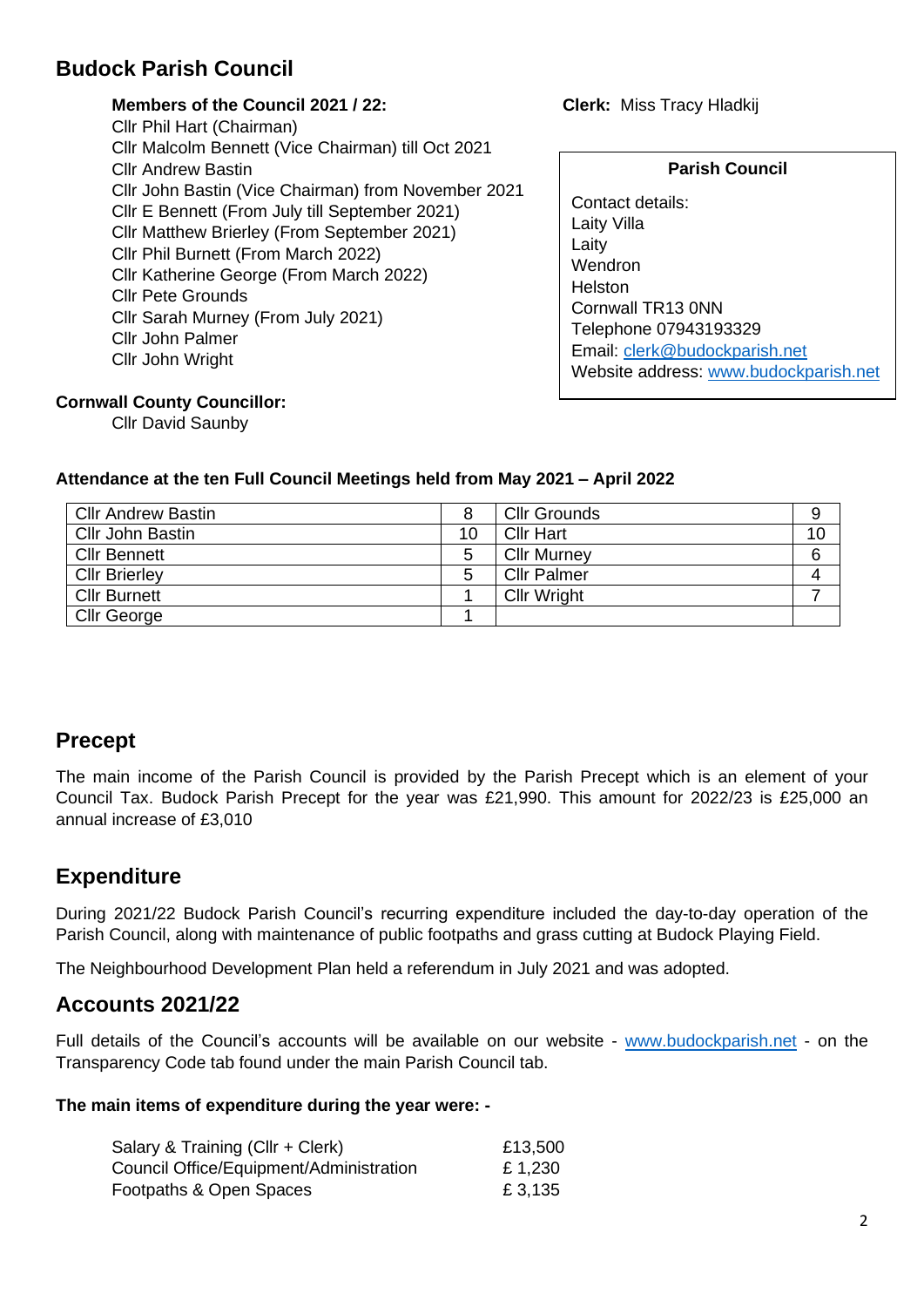| Neighbourhood Development Plan<br>VAT (Reclaimable) | £ | 250<br>£1,170 |
|-----------------------------------------------------|---|---------------|
| Subscriptions                                       |   | £1,150        |
| Grants                                              | £ | 350           |
| Insurance                                           | £ | 375           |
| Audits                                              | £ | 350           |
| <b>Weed Spraying</b>                                | £ | 325           |
| Elections                                           | £ | 255           |
| Website                                             | £ | 870           |

# **Planning applications:**

During 2021/22 the Council was consulted on 53 planning applications within the parish.

A summary of those applications is: -

- Development 4
- Single new builds / rebuilds 6
- Tree Works 13
- Extensions, Alterations & Other 21
- Amendments to conditions 5
- Change of Use 1
- Misc. & Withdrawn 3

## **Councillors – 2021/22**

Cllr Phil Hart sat as Chairman from May 2021 Cllr Malcolm Bennett sat as Vice Chair from May 2021 to October 2021 Cllr J Bastin sat as Vice Chairman from October 2021 Cllr M Bennett resigned October 2021 Cllr E Bennett and Cllr S Murney were co-opted on in July 2021 Cllr M Brierley was co-opted on in September 2021 Cllr E Bennett resigned in September 2021 The Council had an average of 70% complement of ten for the 2012/22 period

The Parish Council meets at 7.30pm on the last Monday of each month unless this is a Bank Holiday. There are no scheduled meetings held in August or December. Meetings usually take place in the Budock Village Hall. The schedule of meetings for the next 12 months is: -

| 25 <sup>th</sup> July 2022     |                                                         |
|--------------------------------|---------------------------------------------------------|
| 26th September 2022            | 27th March 2023                                         |
| 31 <sup>st</sup> October 2022  | 24th April 2023                                         |
| 28 <sup>th</sup> November 2022 | 22 <sup>nd</sup> May 2023 (incl. Annual Parish Meeting) |
| 30 <sup>th</sup> January 2023  | 26th June 2023                                          |
| 27 <sup>th</sup> February 2023 | 31 <sup>st</sup> July 2023                              |

Additional Planning Meetings are arranged as needed. The agenda for these are published on our noticeboards at least three full working days beforehand.